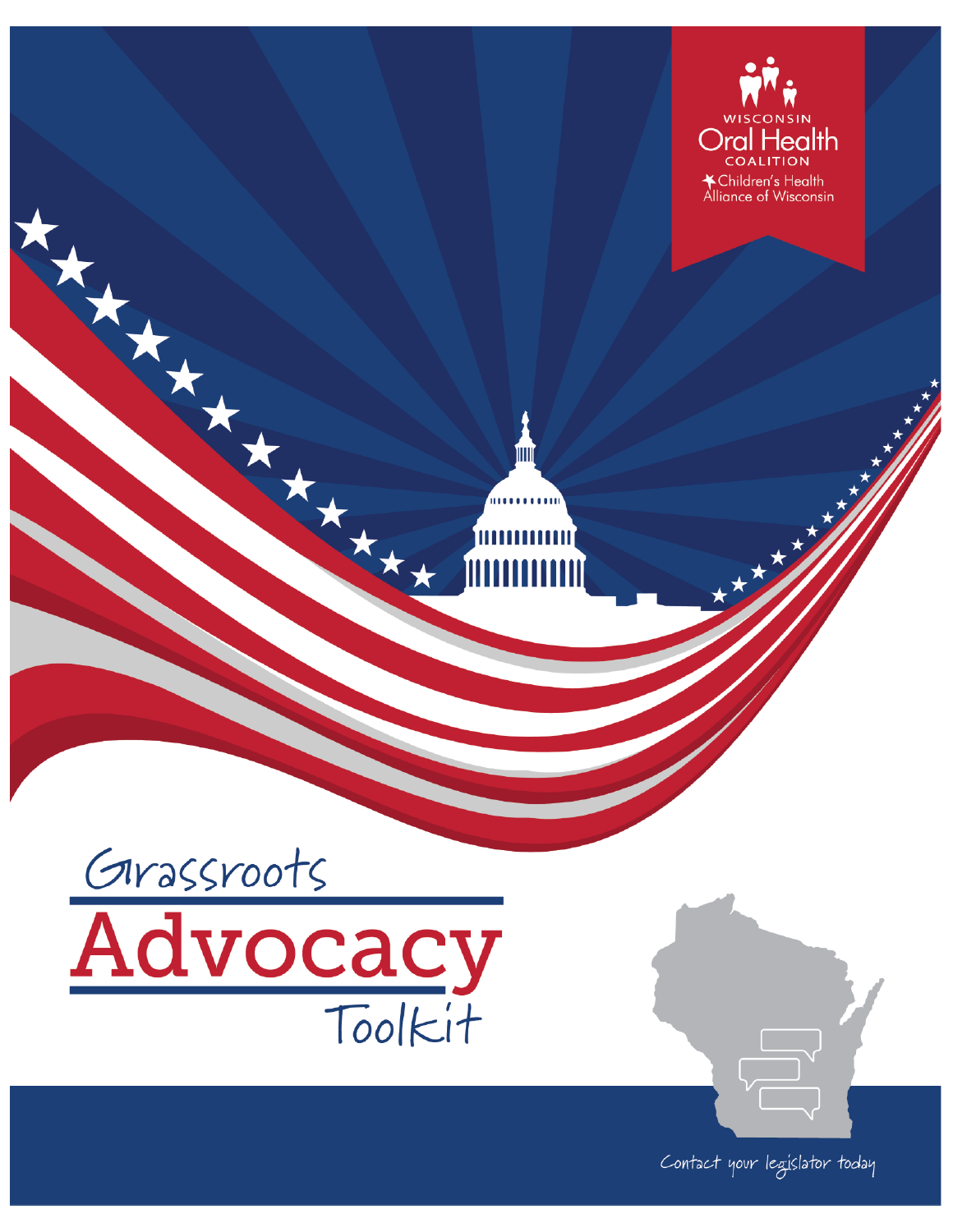

#### Welcome!

As an oral health advocate, we need your voice and knowledge to help us promote policies that support optimal oral health in Wisconsin. The Wisconsin Oral Health Coalition's Advocacy Toolkit provides tools and information for effective engagement with elected officials. Legislators look to staff, lobbyists and citizens to help guide decisions directly affecting the community. It is vital that legislators hear from constituents they serve. Informing legislators about the importance of oral health can help shape important policy changes impacting oral health and overall health.

The Wisconsin Oral Health Coalition encourages open and ongoing dialogue with legislators. This helps establish trust and understanding, and creates a direct link to the core of policy development. Building and maintaining strong relationships with representatives helps ensure a strong oral health network statewide.

For additional information on advocating for oral health, please contact the Wisconsin Oral Health Coalition at (414) 337-4576 or visit [www.chawisconsin.org/wohc.](http://www.chawisconsin.org/wohc)

Tina Sopwinik, DMD Rachael Henken, JD

Mauril a. Hapkin

Wisconsin Oral Health Coalition, Chair Wisconsin Oral Health Coalition, Project Manager

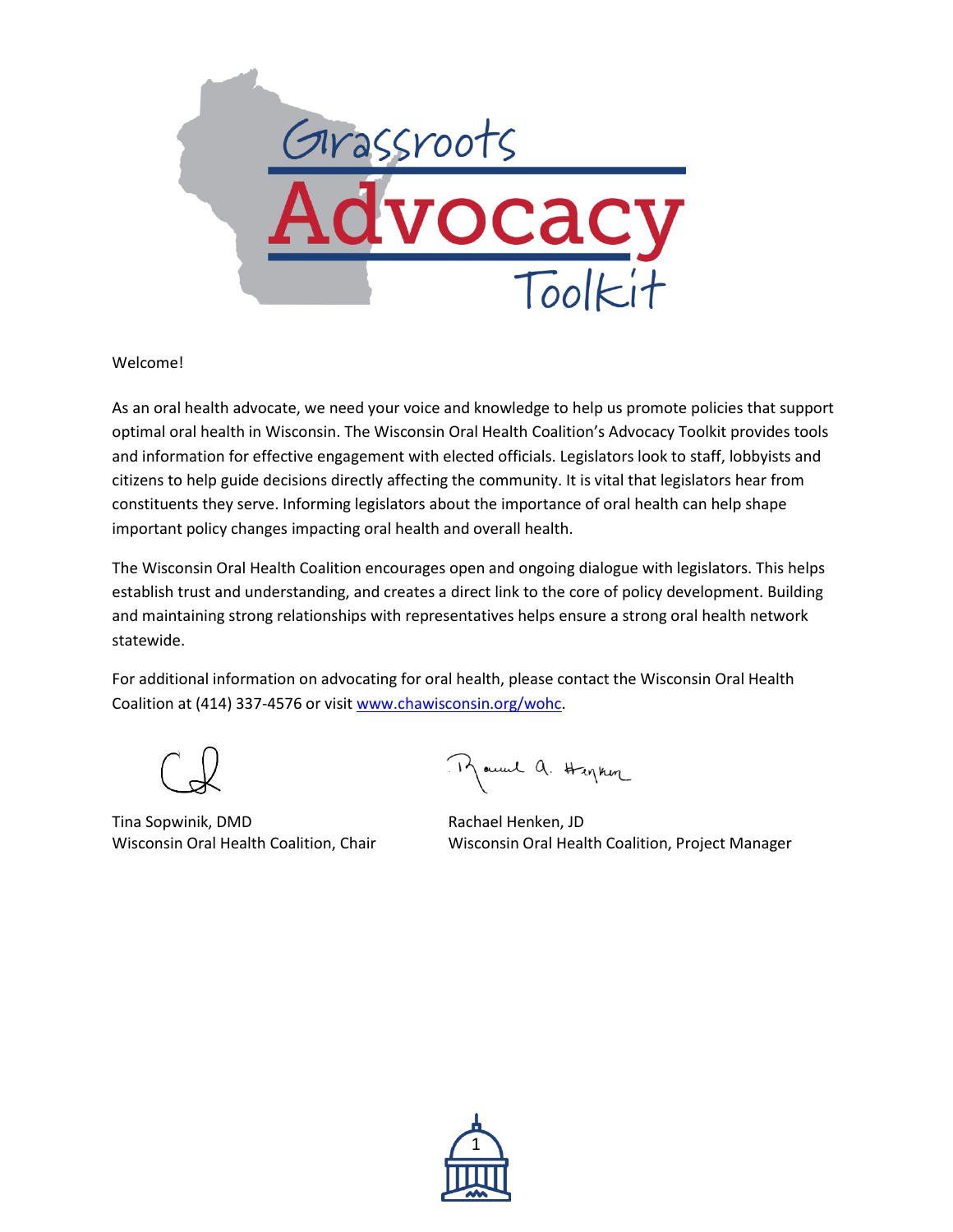## **Grassroots Advocacy**

The Wisconsin Oral Health Coalition is prepared to mobilize grassroots support for any legislation benefiting oral health in Wisconsin communities. The Coalition has the infrastructure and membership to provide input to lawmakers, committees or subcommittees needing guidance on oral health policies. Being a grassroots advocate does not require a formal title. Advocacy can be as simple as writing an email to a legislator or talking to local community members.

### **Government**

The United States of America's government is a democracy, which means government officials at the federal, state and local level are elected by the people who live in the areas where the official governs.

**Federal government**

The federal government has three branches: executive, judicial and legislative. The executive branch is made up of the president, the vice president and the cabinet. The cabinet is a body of individuals the president looks to for advice and expertise when making decisions. The president appoints individuals to run certain federal agencies, sit on the cabinet and serve on the United States Supreme Court. The legislative branch consists of members of Congress which is comprised of two groups of law makers, the [Senate](http://www.senate.gov/states/) and the [House of Representatives.](https://www.house.gov/representatives/find-your-representative) Congress is in charge of making laws and approving or denying the executive branch's choices for members of the cabinet. The president can veto legislation that the legislative branch approves. The judicial branch is comprised of the U.S. Supreme Court. The nine Supreme Court justices are appointed by the president and confirmed by the Senate. The judicial branch determines if laws are unconstitutional. Federal laws govern the entire country and affect all United States citizens. There are certain laws the federal government leaves to individual states to decide on.

### **State government**

Government structure and laws vary from state to state. There is no federal law that requires all states to have a three-branch government, but most do. The state executive branch includes the governor and lieutenant governor. The governor can veto legislation that the state legislature approves. The state legislative branch is comprised of legislators from two groups, the Senate and the House of Representatives. The state legislature is in charge of making laws. The state judicial branch is comprised of the state Supreme Court. The state Supreme Court hears appeals from the local court system. They do not hear trials of their own.

## **Local government**

Local government is separated by counties and municipalities. Municipalities are typically located around population centers defined by state constitutions. Local governments are typically responsible for police and fire departments, county and municipal courts, public works, and parks and recreation. There are various elected officials in local government such as city councils and mayors.

## **Federal and State Policy 101**

Bills are created by people who want to see change. When an individual or group has an idea, they meet with a legislator for support and guidance on creating a policy. Once a legislator creates a draft bill around the idea, it is circulated to other legislators for co-sponsorship and introduced to the two chambers of the legislative branch, the Senate and House of Representatives. Once the bill is heard in session, it receives a legislative number and is assigned to an appropriate committee for further research and discussion. This is where individuals have the ability to attend public hearings to provide testimony to support or oppose the bill. Once edits to the bill have been made, the bill is voted out of committee to be taken back to the floor of the chamber for approval or denial. Once the bill has been

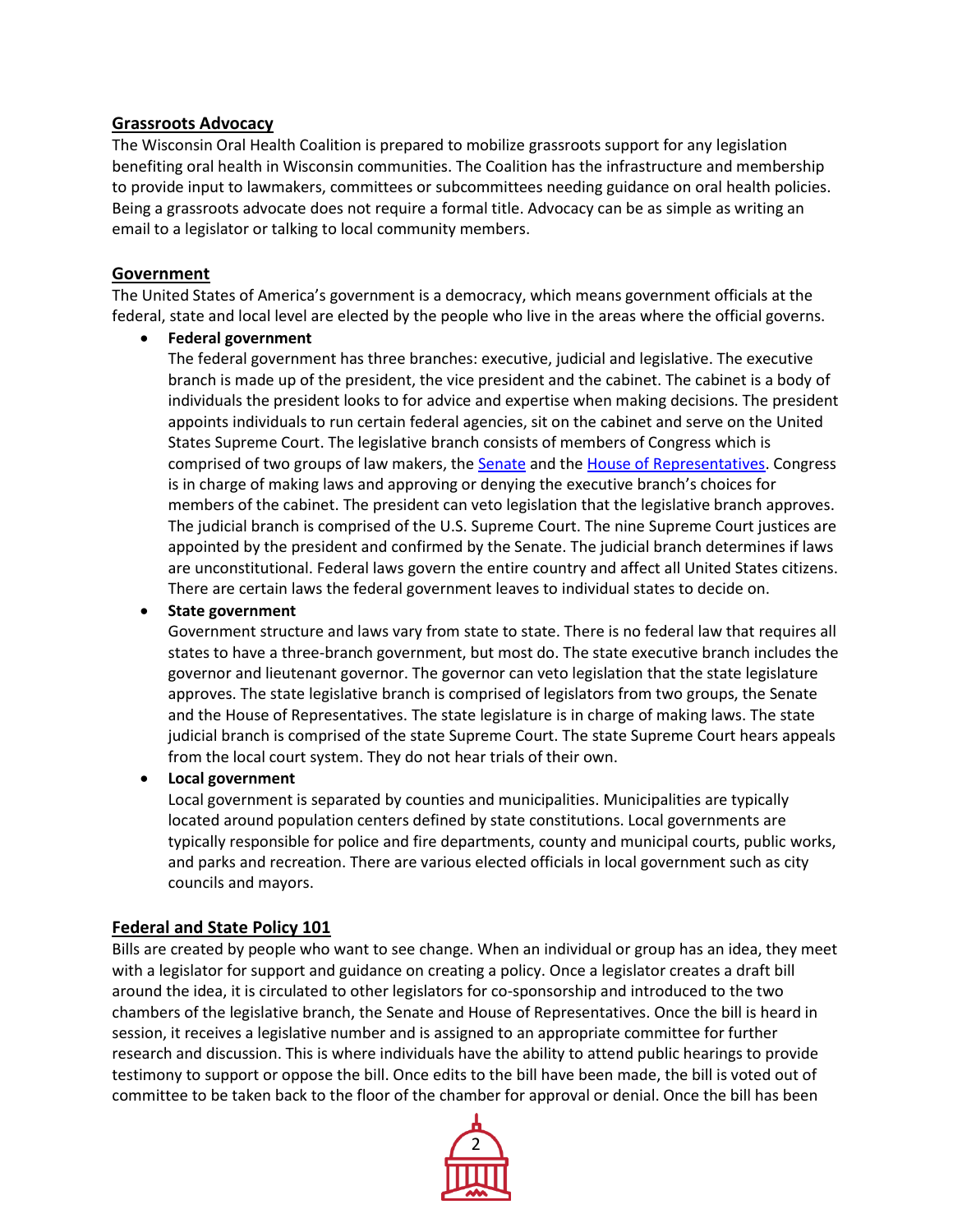approved on the Senate or House of Representatives' floor, it goes to the other chamber to have the same process occur again. There are circumstances when a bill goes through this process with the House of Representatives and Senate at the same time. The goal is an approval of the same bill from both chambers. If the bills differ after the public hearings and edits have occurred, members from the chambers create a special committee to combine both bills into one. The combined bill goes back to the floors for approval. If the legislators approve the bill, it goes to the executive branch to be voted on. If the president or governor approves, the bill becomes law.

# **Reasons to Contact Your Legislator**

<http://legis.wisconsin.gov/pages/cg/contact.aspx>

 **Develop a relationship**  Contacting your legislator allows you to build a relationship so your legislator can look to you as a content expert and resource.

**Request or recommend legislation on a specific topic**

Ideas for legislation come from many sources, including individuals who contact their legislators- - citizens who think "there should be a law regarding this." Your suggestion for legislation may relate to general public policy, such as ensuring adequate funding for a particular program, or it may be a very specific recommendation in response to a particular problem that you have encountered.

#### **Register a position on a bill or a specific topic**

One of the most common reasons for contacting your legislator is simply to them how you feel about something. It may be a bill that the Legislature will be voting on in the near future, or a general topic that the Legislature is likely to take up. You may agree or disagree with their position on the subject. Whatever the case, a brief phone call or short email message is usually all it takes to voice your position. Legislative offices record this information, so that the legislator knows how their constituents feel.

## **Find out what the law or state policy is on a particular topic**

One of the key elements of a democratic society is an informed public, which includes knowing what the law is and what policies and programs your government is implementing. That is more than any one person can know, but your legislator's office can help you find this sort of information.

#### **Weigh in on the state budget**

- $\circ$  The State of Wisconsin's budget covers a 2-year period from July 1 of one odd-numbered year through June 30 of the next odd-numbered year. Development of the biennial budget involves a nearly year-long process.
- $\circ$  In the fall of the even-numbered year, state agencies submit budget requests to the Department of Administration. Requests are compiled by the State Budget Office for review by the Governor.
- o The Governor is required by law to deliver the budget message to the new legislature on or before the last Tuesday in January, although the legislature can extend the deadline at the Governor's request.
- $\circ$  To meet the state's budgetary cycle, the budget should be signed and effective by July 1 of the odd-numbered year. If there is a delay, state agencies operate at their appropriation authority from the prior budget until the new budget is in effect.

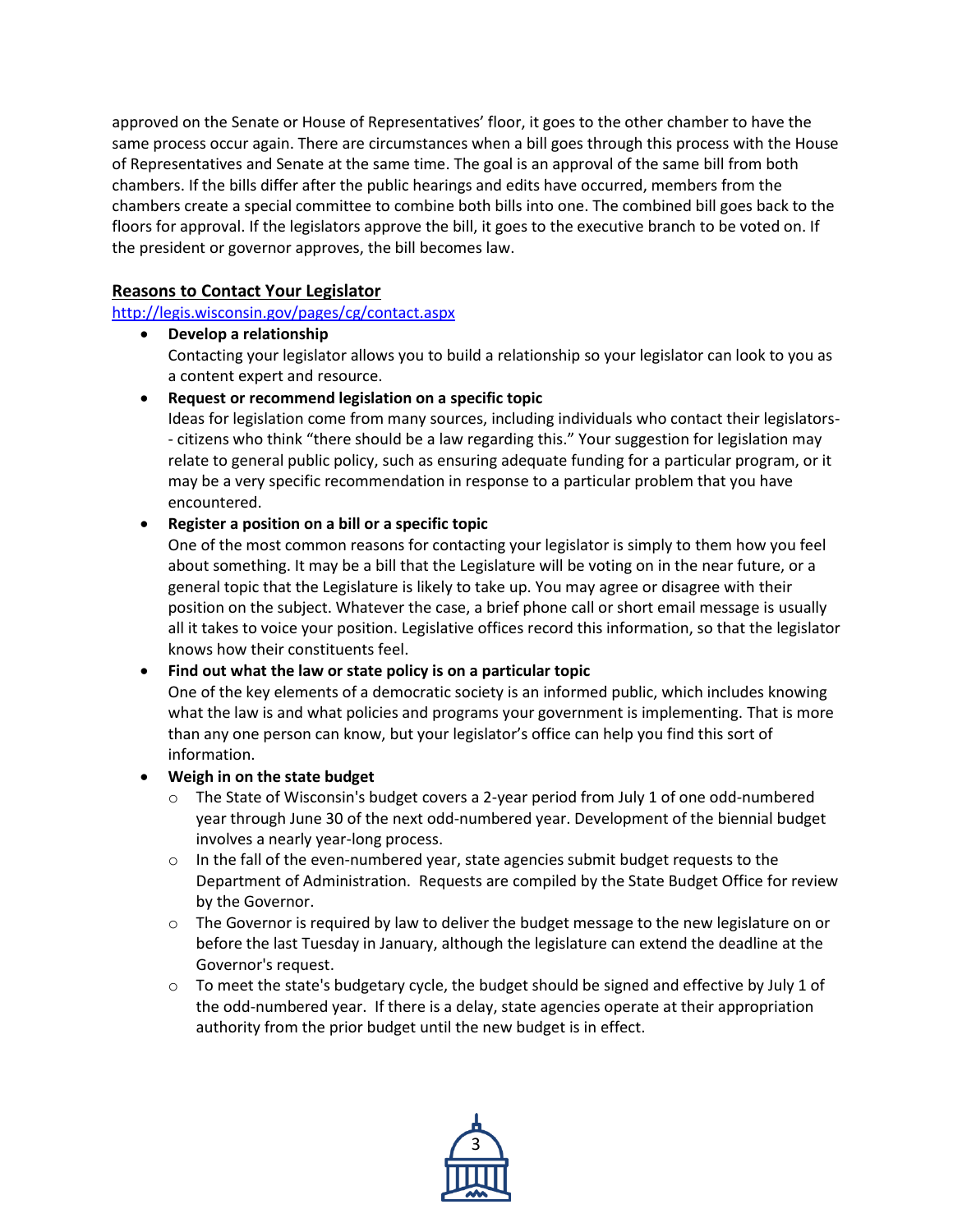## **How to Contact Your Legislator**

[http://lc.legis.wisconsin.gov/media/1041/citizen\\_contact\\_legislator.pdf](http://lc.legis.wisconsin.gov/media/1041/citizen_contact_legislator.pdf)

- **Phone**. You can find these phone numbers on the members' home pages. To find a phone number, go to the Legislature's home page at [http://legis.wisconsin.gov](http://legis.wisconsin.gove/), click on "Assembly" or "Senate," and then click on "Representatives' Home Pages" or "Senator's Home Pages." Additionally, you can leave a message for your legislator's Capitol office or indicate your position on legislation through the toll free hotline at (800) 362-9472.
- **Email.** The e-mail addresses of members of the Wisconsin Legislature all have the same format. For members of the Assembly, the format is [rep.lastname@legis.wisconsin.gov;](mailto:rep.lastname@legis.wisconsin.gov) for members of the Senate, the format is [sen.lastname@legis.wisconsin.gov.](mailto:sen.lastname@legis.wisconsin.gov)
- **Mail**. You can reach your legislator by mail at one of the following addresses:
	- o Representatives whose last names begin with letter A to L: P.O. Box 8952, Madison, 53708
	- o Representatives whose last names begin with letter M to Z: P.O. Box 8953, Madison, 53708
	- o All Senators: P.O. Box 7882, Madison, 53707-7882
- Many legislators keep "**office hours**" or conduct listening session in their districts. These are specifically designed to give constituents direct access to the legislator. Watch the newspapers for announcements, or call the legislator's Capitol office to ask if the legislator is planning such a session.

## **Things to Remember When Contacting Legislators**

#### [http://lc.legis.wisconsin.gov/media/1041/citizen\\_contact\\_legislator.pdf](http://lc.legis.wisconsin.gov/media/1041/citizen_contact_legislator.pdf)

- **Contact your own legislator.** If you have strong feelings about a bill, there is the temptation to contact the author to express your views, even if the author is not your legislator. While you are free to do so, a legislator will give less weight to the opinion of residents of another legislative district. It is particularly important to contact your own [legislators.](http://maps.legis.wisconsin.gov/?single=y&lat=&lon=&address)
- **Provide your name and contact information.** If you are asking for assistance, your legislator will need to know how to reach you. Include your contact information in any email communications and on letters you send, in case the envelope is lost or discarded.
- **Ask for a response.** Ask what your legislator's position is on the topic you are writing or calling about. As a constituent, you are entitled to know.
- **Be specific and clear.** If you are calling in regard to legislation, be sure you know the bill number prior to contacting your legislator. If you are calling to recommend legislation, describe the problem that you believe needs to be addressed and, if you have a particular solution in mind, describe that as well. Be sure to state your reasons for the positions you want your legislator to take.
- **Be timely.** If you want to influence a vote, you need to get your correspondence to your legislator before the vote is taken.
- **Be personal.** To have the greatest impact, take the time to learn about the issue, then sit down and write a letter in your own words or make a phone call stating your own thoughts. On controversial topics, advocacy groups deluge legislators with hundreds of identical postcards and phone calls. Legislators count these contacts, but give them less weight than individually composed communications. A personal story has much more impact that a generic statement of support.
- **Be courteous.** If you are calling because you disagree with your legislator, remember common courtesy. Your first contact will most likely be with your legislator's staff, who is working to help you, even if you disagree with your legislator.

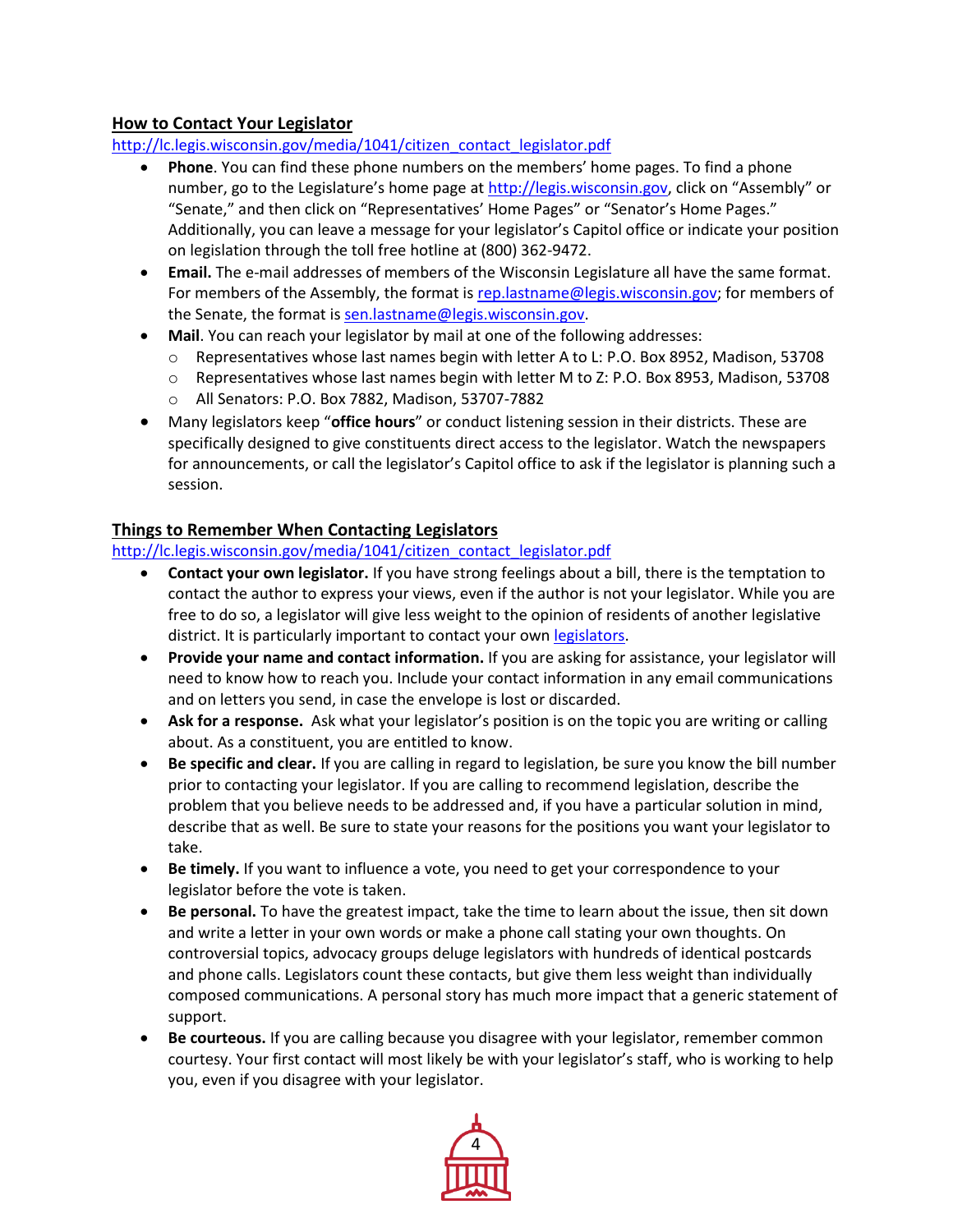# **Meeting with Legislators and Policymakers**

Developing a relationship with policymakers expands your potential for affecting policy. Your elected official will know who you are and what issues your organization stands for. This makes it easier to relate to you and your organization, beyond a signature on the bottom of a letter. Additionally, having regular meetings and being available to a policymaker can help you and your organization be seen as a valuable resource on your issues. Below are tips for successful legislative or administrative visit.

- **Arrange a visit**
	- $\circ$  Call or send an email of introduction, including information on your subject area and the background of your organization. If you are a community-based organization operating out of a legislator's district, you may be more likely to find time in their schedule when they are not in session. [Click here](http://docs.legis.wisconsin.gov/2017/related/session_calendar/calendar) for the 2017-19 Wisconsin State Assembly Session Schedule.
	- $\circ$  Request an appointment to discuss your ideas and explain why their support on this issue is important. Be flexible when trying to schedule a visit.
	- $\circ$  Oftentimes, your appointment may be attended by a staff member instead of the legislator. If this occurs, approach the meeting the same as you would if you met with your legislator. It can be beneficial to build a relationship with the staff in addition to your elected official.
	- o See **How do I contact my legislator** above or visit <http://legis.wisconsin.gov/pages/cg/contact.aspx>
- **Prepare your talking points**
	- o Time with your legislator will be limited, so expect 5-10 minutes to speak. Prepare and organize a short presentation before you go to the meeting. If you are going with a group, get together before the meeting to develop your strategy. Assign each member of your group a topic to discuss to ensure that the essential matters are raised and that you avoid repeating information.
	- $\circ$  Prepare brief fact sheets and other reference materials for distribution to the Legislator before the meeting or to leave with the Legislator for later reference.
- **Practice**
	- $\circ$  Record your speaking points, listen to yourself and critique your presentation. Share your presentation with someone who knows very little about the issue and ask the person if they understand the points you are trying to make.
- **Make it local**
	- $\circ$  Whenever possible, bring local constituents to the meeting. This gives the legislator an opportunity to hear how the policy or bill would impact people in their district. Additionally, invite legislators to attend meetings going on in your community.
- **Ask about their position on your issues**
	- $\circ$  When speaking with legislators, try to understand their thoughts and concerns on your issue and present them with a win-win strategy.
	- $\circ$  Bring copies of all important materials, duplicates of information you sent prior to the meeting, and have background materials available. Offer to explain and follow-up with answers to their questions.
- **Do not give inaccurate information**
	- $\circ$  If you do not know an answer, offer to follow up with the correct answer and provide contacts who can provide additional information, if requested.
	- o By making this agreement, you get an additional chance to promote your issue.
- **Educate**

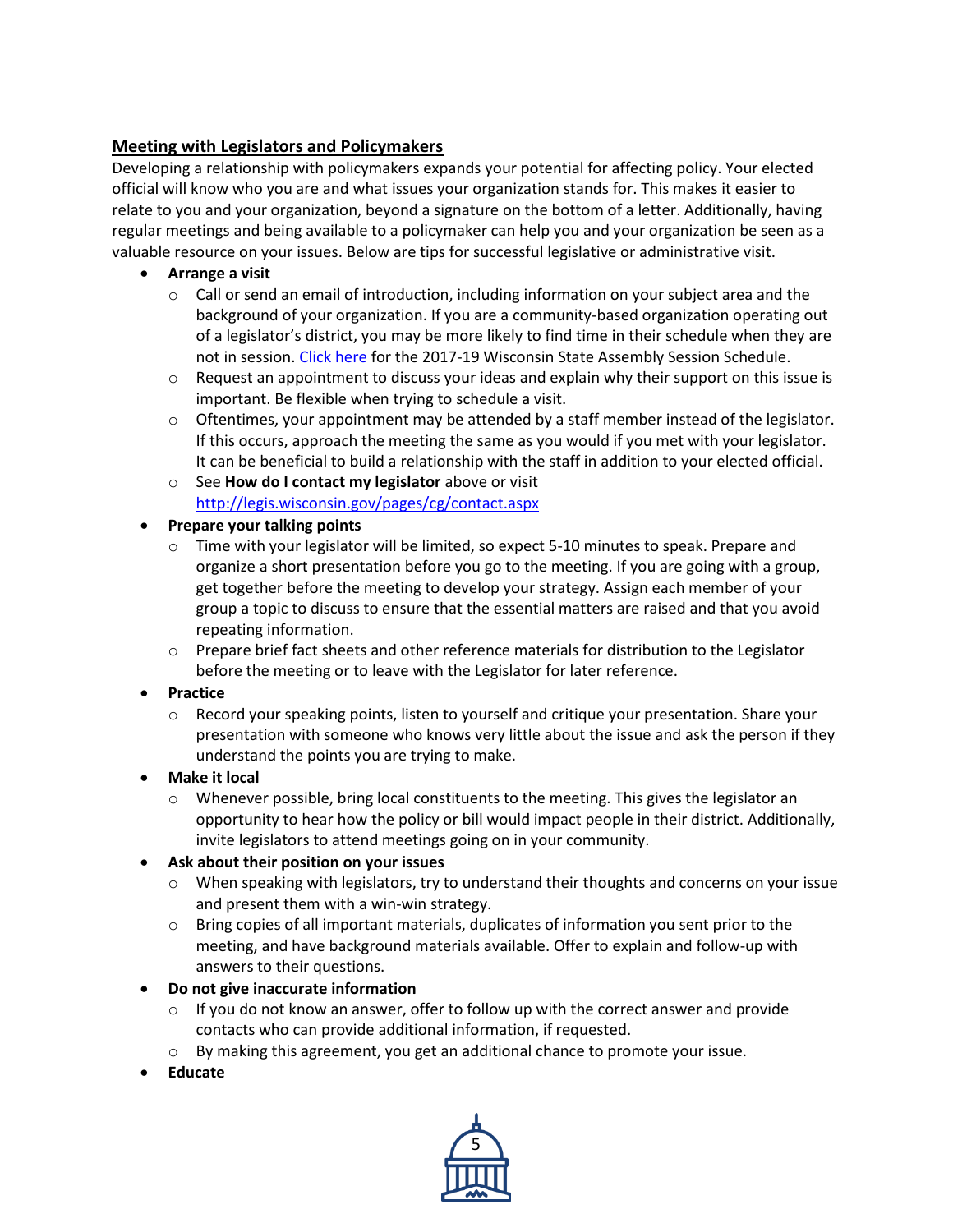- $\circ$  As an advocate, your job is to present factual information that educates policymakers and their staff about the benefit of allocating resources to your issue.
- **Avoid applying too much pressure**
	- $\circ$  First impressions are important. Listen carefully and take note of concerns, so that you can address them and decrease hesitation.
- **Leave contact information**
	- $\circ$  Leave a business card and include your name, address, email and telephone number on materials for the policymaker and their staff.
- **Send a thank you**
	- $\circ$  A simple note of thanks goes a long way. Recap what you discussed, what was planned or promised, and reiterate your willingness to provide additional information when needed. This can be written or emailed.

#### **Providing Testimony: Telling Your Story**

A citizen's interaction with the Legislature often takes place in legislative committee meetings, which is where much of the Legislature's work gets done. A committee's primary function is to advise the full body (the Assembly or the Senate) regarding legislation and other matters within their subject areas. Periodically, committees hold briefings and oversights, or informational hearings, in which they learn about programs administered by state agencies and look into problems or controversies that arise in those programs.

- **Legislative committees hold two kinds of meetings.**
	- o In **public hearings**, committees hear testimony from legislators, agency staff and members of the public regarding the matters before them. The purpose of a public hearing is to educate and inform a committee of emerging bills. Public hearings are one of the primary means by which legislators learn about these issues.
	- o In **executive sessions**, committees debate the merits of proposals and take votes. A committee's report consists of its recommendations to the full body regarding what amendments to a proposal should be adopted and whether the proposal should be passed.
	- $\circ$  The public can attend and participate in public hearings, but they cannot participate in executive sessions. At informational hearings, testimony is often limited to invited speakers, who are usually experts on the subject being examined or they are agency staff responsible for the program under the review. WisconsinEye broadcasts many committee meetings on television and online a[t http://www.wiseye.org/.](http://www.wiseye.org/)
- **Below are a few tips for success when providing testimony at a public hearing:**
	- o **Don't be afraid of the committee** or other people present. Elected officials work for you and everyone has the right to testify, even if you are a regular citizen and even if your point of view is greatly outnumbered by other speakers.
	- o **Keep your testimony brief** and to the point, no more than five minutes. The chair may limit testimony during long hearings. In this case it is often only three minutes.
	- o **Make your testimony personal.** Tell the committee how the bill would affect you or how you came to be personally concerned about the subject. Discussion of abstract concepts or statistics is fine, but a personal story is more compelling.
	- o **Try not to read your testimony** to the committee. Instead, look at the committee members and tell your story.
	- o **Do not repeat** what other speakers have said, especially in a long hearing when numerous speakers have already said what you planned to say. Instead, state your general point of

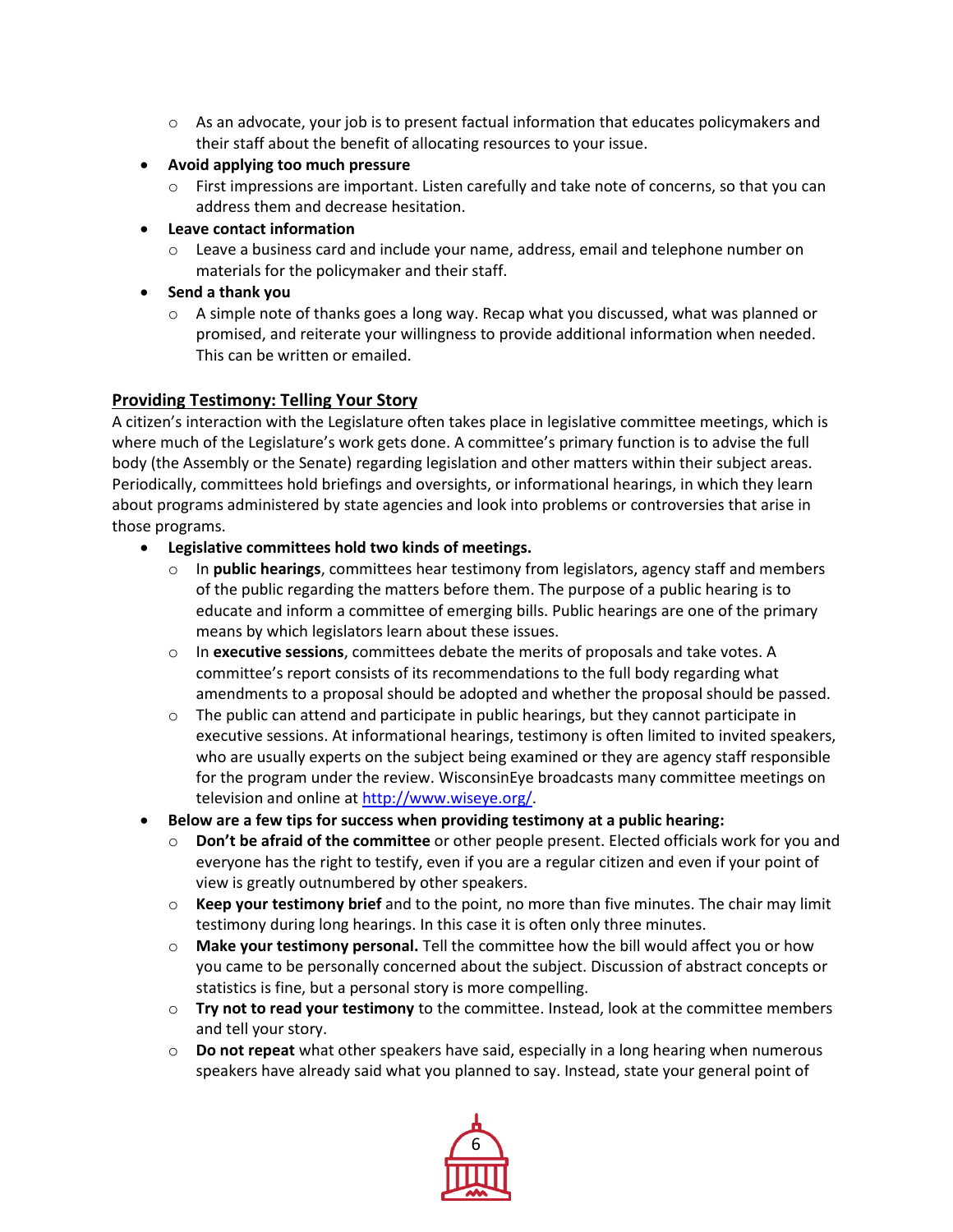view and indicate that you support the views expressed by previous speakers, adding any thoughts of your own that may be new or different.

- o **Make arrangements.** If the hearing is long and you cannot stay until the end, notify the committee clerk, via the messenger, and request to be called early. Such requests are usually granted to the extent possible.
- o **Be respectful** to everyone in the room. It is possible to disagree in the strongest terms while remaining courteous.

## **How should I prepare to testify at a public hearing?**

[http://lc.legis.wisconsin.gov/media/1044/citizen\\_testify\\_final.pdf](http://lc.legis.wisconsin.gov/media/1044/citizen_testify_final.pdf)

- $\circ$  Testifying at a public hearing is a form of public speaking and preparing ahead of time will make your testimony more effective.
	- **Familiarize yourself with the bill**. Read about the bill, talk to others about it and read the bill itself.
	- **Prepare your testimony**. Think about what you want to say. Compile your thoughts and organize them on paper. Finally, make copies (20 for an Assembly committee or 10 for a Senate committee).

## **What do I do when I get to the public hearing?**

Fill out a hearing slip. Write your name clearly, so the chair can read it to call on you. Check the appropriate box, indicating that you are testifying in favor, in opposition, or for information only. Give the hearing slip to the messenger, take a seat and wait to be called.

#### **What if I do not testify?**

You may register your position on the bill by checking the box on the hearing slip indicating that you support or oppose the bill, but do not want to testify. This will be recorded in the committee report. You are welcome to attend a hearing and simply listen without filling out a hearing slip.

## **What do I do when I am called?**

Give copies of your testimony to the messenger to distribute to committee members. Take a seat in the witness chair. When the chair acknowledges you, thank the chair and present your testimony. When you are finished, thank the committee and wait to see if committee members have questions for you.

## **Important rules**

- $\circ$  The purpose of the hearing is to educate committee members. You speak to them and they ask questions of you, but witnesses and members of the audience do not ask questions of the committee or staff.
- $\circ$  Clapping, cheering, booing, waving signs or making other expressions of sentiment is not allowed. In addition to maintaining an appropriate level of decorum, this rule is necessary to ensure that everyone, regardless of point of view, has the opportunity to address the committee without intimidation.

## **Other things to know**

- $\circ$  You may have to wait a while to testify. The chair may not take bills in the order they are listed on the meeting notice and there may be many people testifying on your bill.
- $\circ$  Written testimony is distributed to all committee members and it is posted on the Legislative Council's website.
- $\circ$  Committee members may come and go during the hearing. This is often because multiple hearings are going on simultaneously. In most cases, the member's staff are taking notes and collecting written testimony for the member's use.